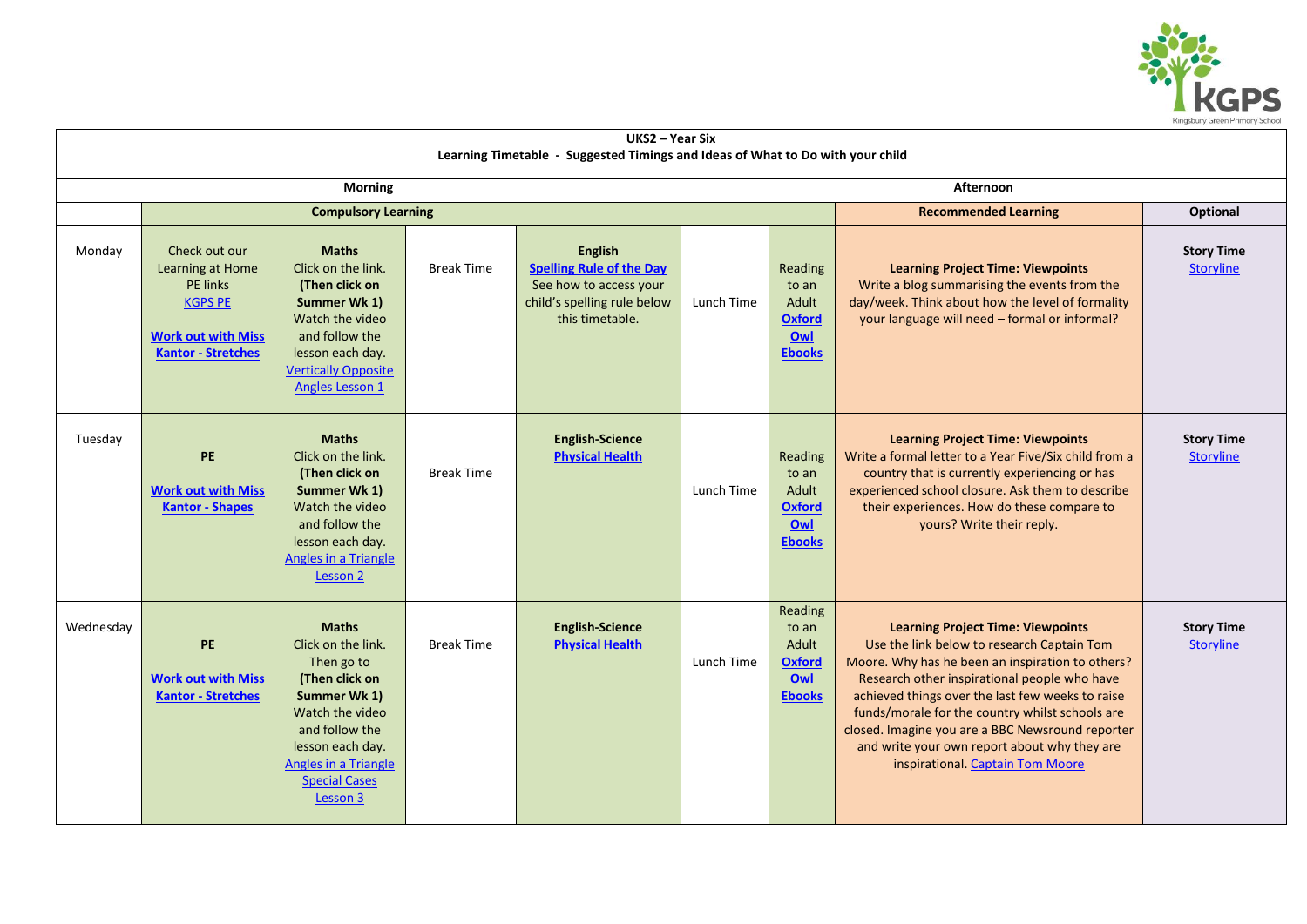

| Thursday | <b>PE</b><br><b>Work out with Miss</b><br><b>Kantor - Shapes</b> | <b>Maths</b><br>Click on the link.<br>(Then click on<br>Summer Wk 1)<br>Watch the video<br>and follow the<br>lesson each day.<br><b>Angles in a Triangle</b><br>- Missing Angles<br>Lesson 4 | <b>Break Time</b> | <b>English-Science</b><br><b>Physical Health</b>                                                                                                                   | Lunch Time | Reading<br>to an<br>Adult<br><b>Oxford</b><br>OWI<br><b>Ebooks</b> | <b>Learning Project Time: Viewpoints</b><br>Is fundraising a good thing? Why? Why not?<br>Write a balanced argument for and against<br>fundraising. Use your notes from your balanced<br>argument English learning Miss Glenn set you to<br>help. | <b>Story Time</b><br><b>Storyline</b> |
|----------|------------------------------------------------------------------|----------------------------------------------------------------------------------------------------------------------------------------------------------------------------------------------|-------------------|--------------------------------------------------------------------------------------------------------------------------------------------------------------------|------------|--------------------------------------------------------------------|---------------------------------------------------------------------------------------------------------------------------------------------------------------------------------------------------------------------------------------------------|---------------------------------------|
| Friday   | PE<br>Work out with Joe<br><b>Wicks</b>                          | <b>Maths</b><br>Click on the link.<br>(Then click on<br>Summer Wk 1)<br>Watch the video<br>and follow the<br>lesson each day.<br><b>Friday Challenge</b><br>Lesson 5                         | <b>Break Time</b> | <b>English</b><br><b>Year Five and Six Spellings</b><br>Practise ten spellings<br>from your list and aim to<br>include them in your<br>writing in<br><b>Pobble</b> | Lunch Time | Reading<br>to an<br>Adult<br><b>Oxford</b><br>Owl<br><b>Ebooks</b> | <b>PSHE</b><br><b>BBC PSHE</b><br>French<br><b>BBC French</b><br><b>Verbs and Nouns</b>                                                                                                                                                           | <b>Story Time</b><br><b>Storyline</b> |

### **Additional Learning Resources that families may want to engage with:**

## **Oxford Owl for reading, spelling and maths:**

• Time to read! Why not read one of the e-books from the book library. Log in to choose a book. You can read a wider range of books and select one for your age band or challenge yourself with one above. **Use the log in and password details sent via parent mail**. There is also extra spelling and grammar practice too!

Click[: https://www.oxfordowl.co.uk/](https://www.oxfordowl.co.uk/)

- Select log in

- When the website opens, select "My class login"



Enter username and password and choose from options available to read an e-book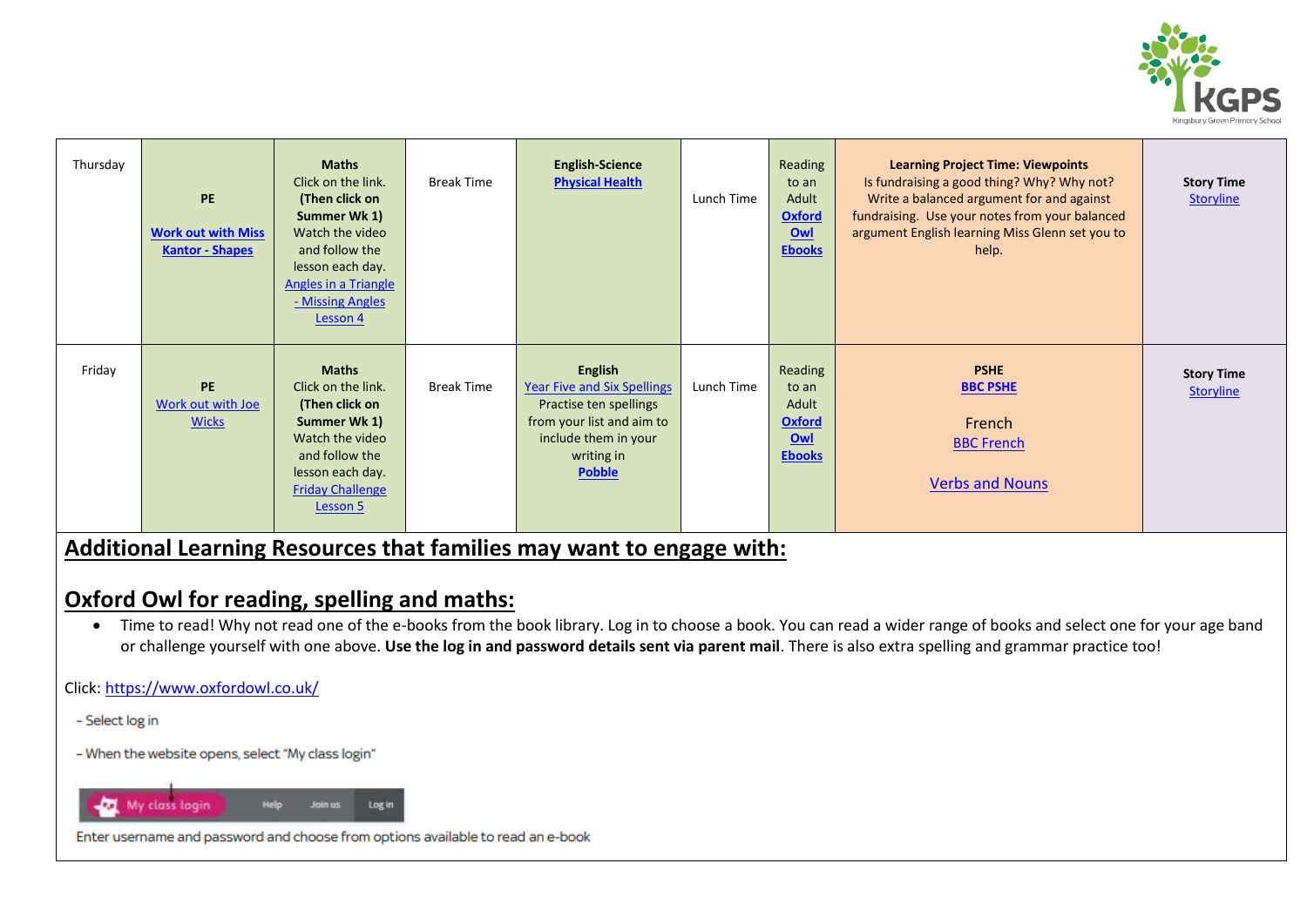

Practise spelling rules. To access the spelling rules please click the link below and then follow these steps.

Click[: https://www.oxfordowl.co.uk/](https://www.oxfordowl.co.uk/) and then click

- My Class Login.
- Read, Write Inc Spelling
- Extra Practice Zone
- Year Group
- Click on 'Activity' to open up a spelling rule. Practise one spelling rule each time.

# **Pobble 365 - for Creative writing:**

 Why not escape from your daily routine and immerse yourself into an imaginary world! Use the fantastic pictures in the Pobble 365 link below to write your own story! Bring it to school to share with your class.<http://www.pobble365.com/>

### **Mathematics:**

- Click on the WRM link, go to the lesson for each day, watch the video with your child and then have a go at solving the problems.
- Continue to practise your number facts each day for 10-20 minutes [Daily Arithmetic](https://www.topmarks.co.uk/maths-games/daily10) [Maths Frame](https://mathsframe.co.uk/)
- Practise Maths and access past SATs papers **[Reasoning and Problem Solving](https://primarysite-prod-sorted.s3.amazonaws.com/springcroft-primary-school/UploadedDocument/915522a464444cfa96a70bc9bdaee45d/ultimate-ks2-maths-sats-organiser-y6-daily-mini-videos-puzzles-for-y5.pdf)**
- Solve a maths problem and submit your solution! **<https://nrich.maths.org/>**

## **Revision and learning interesting facts:**

- Use BBC Bitesize to help with your homework, revision and learning. Find free videos, step-by-step guides, activities and quizzes by level and subject. <https://www.bbc.co.uk/bitesize/levels/zbr9wmn>
- Watch [CBBCNewsround](https://www.bbc.co.uk/newsround) and discuss current affairs. CBBCNewsround
- Learn a poem and perform it to an audience. Write your own poem! [Poetry4kids](https://www.poetry4kids.com/)

### **Learning Project - to be done throughout the week: Viewpoints**

**The project this week aims to provide opportunities for your child to learn more about different viewpoints. Learning may focus on physical viewpoints in terms of what you can see outside of the window at home, what others can see looking into your home and then progress onto personal viewpoints.**